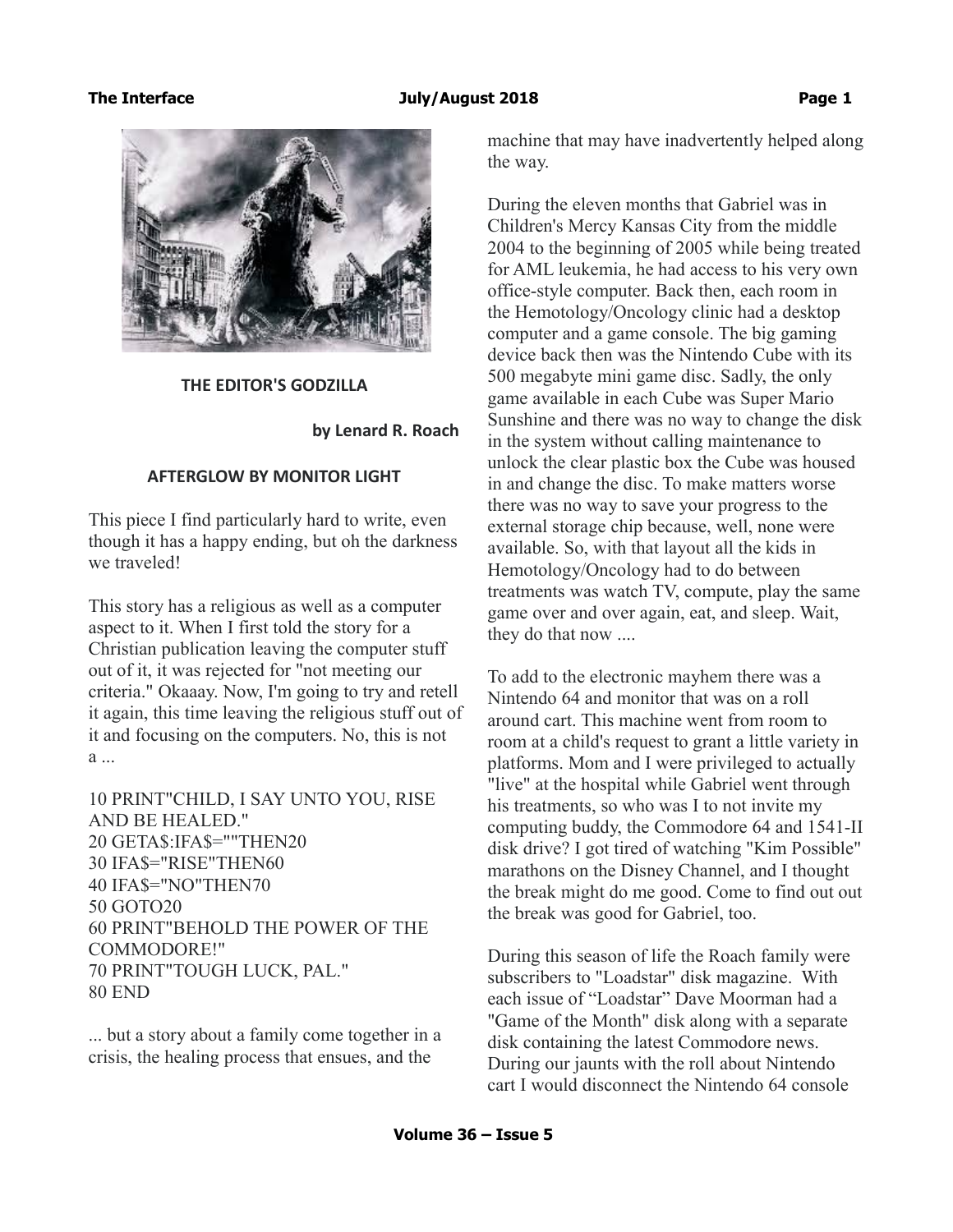from the monitor that so happened to be well bracketed to the cart and cable up the Commodore 64. Gabe would play the "Game of the Month" on the C64 during the day and while he slept I read the articles on the disk at night. This kept us going as father and son during those hard times.

One particular month in 2004 I got "Loadstar" in from Mr. Moorman in our mailbox at home and brought it directly up to Children's Mercy without even looking at the contents. I would let Gabe have the privilege this time, which I did. I entered his room with the daily mail and disk in hand. I gave the disk to Gabe who, in turn, when he loaded to disk's contents into the Commodore's memory, he went right to the "Game of the Month" subroutine. Listed on the screen was a small collection of games, but one in particular caught both of our attention: Arkanoid.

"I remember playing that game back in my arcade days, son," I said in comment. "It's pretty tough. I never got to the end of it because I don't think it has an end."

"So it just keeps going on and on forever?" he asked me. "Can we play it now?"

To our good fortune that day we still had possession of the Nintendo 64 cart in the room, so I did what I had done dozens of times before – hooked up the Commodore 64, plugged the Sega Genesis controller into Port 2 of the machine with an extension controller cable, which came from The Great Hairy One's massive Commodore hardware collection and handed Gabe the controller. He took it from me and with lightning speed pressed the B button. Quickly the Commodore came to life, We booted this particular disk and after a few minutes this old memory of mine on how to play the game came back as Gabriel started to get into game mode.

For those unfamiliar with Arkanoid, it is a simple, pinball-style game where the player uses his

"ship" to bounce a ball against a barrier of bricks. Some bricks have special bonus perks in and, when hit, release those perks in the form of a Tylenol-shaped capsule. If your ship catches the capsule, you get the bonus. Some bonuses are like multi-ball, capture the ball, elongate the ship, and other amenities. If a ball passes by your ship, you lose a life. Three passes of the ball total ends the game.

Gabe learned quickly how to master the ball in play and for good reason. Some time ago, when RUN was in publication, the magazine released a type-in program called Colorout which played a lot similar to Arkanoid, but offered no perks. The player just bounced a ball against a barrier and tore it down. The big difference between the two was, in Arkanoid, when you finished a level, there was a least a five or ten-second bit of musical celebration while in Colorout the next screen popped up on the monitor so fast that you didn't even have time to breathe before the next obstacle was placed on the screen. An unaware player would instantly lose a round due to that particular feature.

Gabe and I had a chance to bond over Colorout, Arkanoid, and other games for the Commodore 64 during those turbulent times when he wasn't feeling the severe effects of the chemotherapy. When he was going through a hard time and mainly sleeping the hours away, my then wife and I would just stay close by. She would read the latest religious novel that she could find at the library while I worked on the Commodore trying to code something that would be of some good use to Commodore users in general. I should mention that I was blessed enough to code The Envelope Addressor (TEA) while waiting for Gabriel to go through his five rounds of chemotherapy. When Gabriel was feeling better between treatments, he would wind his IV lines and tubes into a small lasso, carry them over to where I was sitting and programming, sit down next to me and help me by coming up with new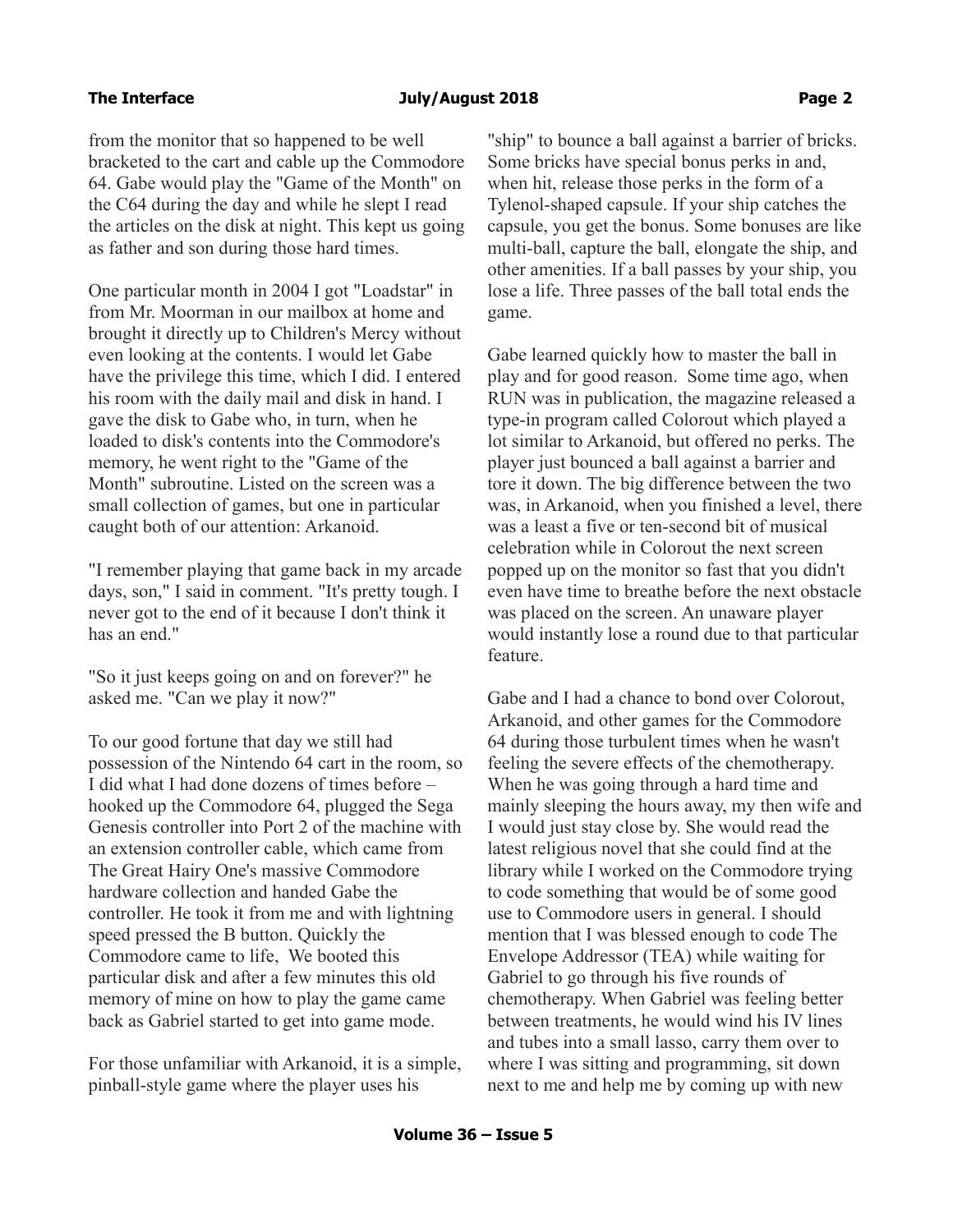ways to code certain subroutines to make them run smoother. He was also learning how to assemble hardware in towers, working in BIOS, and uploading Windows to computers. He had to learn since all the patients before him downloaded a million free games onto the desktop in that room and with that download came a virus or two. The poor IT team at the hospital couldn't keep up with all the infected computers, so at least Gabe learned to fix his assigned machine.

Even with all the gaming and programming, we all needed to do some "mental calisthetics" once in a while. Since having a Commodore 64 and 1541-II disk drive in the room with a patient, it worried the nurses about any power drain in the room. I knew that bringing up the possibility of adding a 9-pin dot-matrix printer to the mix might send things into crazy, so we booted up a copy of "Speedscript 3.0" and brainstormed over story ideas for Ryte Bytes, the newsletter for the Kansas City Commodore group, and even typed up a few skits for Sunday School, and a major two act play for the adult class at church, which was turned down for lack of backing. Oh well, we have a free press for that now.

Dear reader, despite those dark days in 2004 and 2005, we all at the little home in Kansas City made it through and our having something as simple as a Commodore computer to get a break in the mundane and make the recovery time for Gabriel a lot smoother for us all.



The Next Issue Of "The Interface" Should Be Delivered To The Club No Later Than …

# **November 15th, 2018**

# **MONTHLY MEETING REPORTS**

# **by Dick Estel & Robert Bernardo**

### **July 2018**

The July meeting drew a good crowd – Robert, Roger, Dave, Dick, Brad, and his daughter Katelyn. Dick had brought part of the club's disk library, including the educational section, and we immediately put Katelyn to work testing some of these programs.

There are 72 disk sides with educational programs, most of which were originally created for the Commodore PET. They are fairly simple programs, all in BASIC, but with a wide variety of subjects and age levels. Since none of us but Brad knows what today's fifth grader knows, we asked Katelyn if she was familiar with negative numbers, adverbs, and a couple of other subjects. The adverb program offered a sentence with multiple choice answers, and she did well but soon grew tired of it. A few of the listings offered two or three words that would have fit the sentence, and it was necessary to glean hints from the context.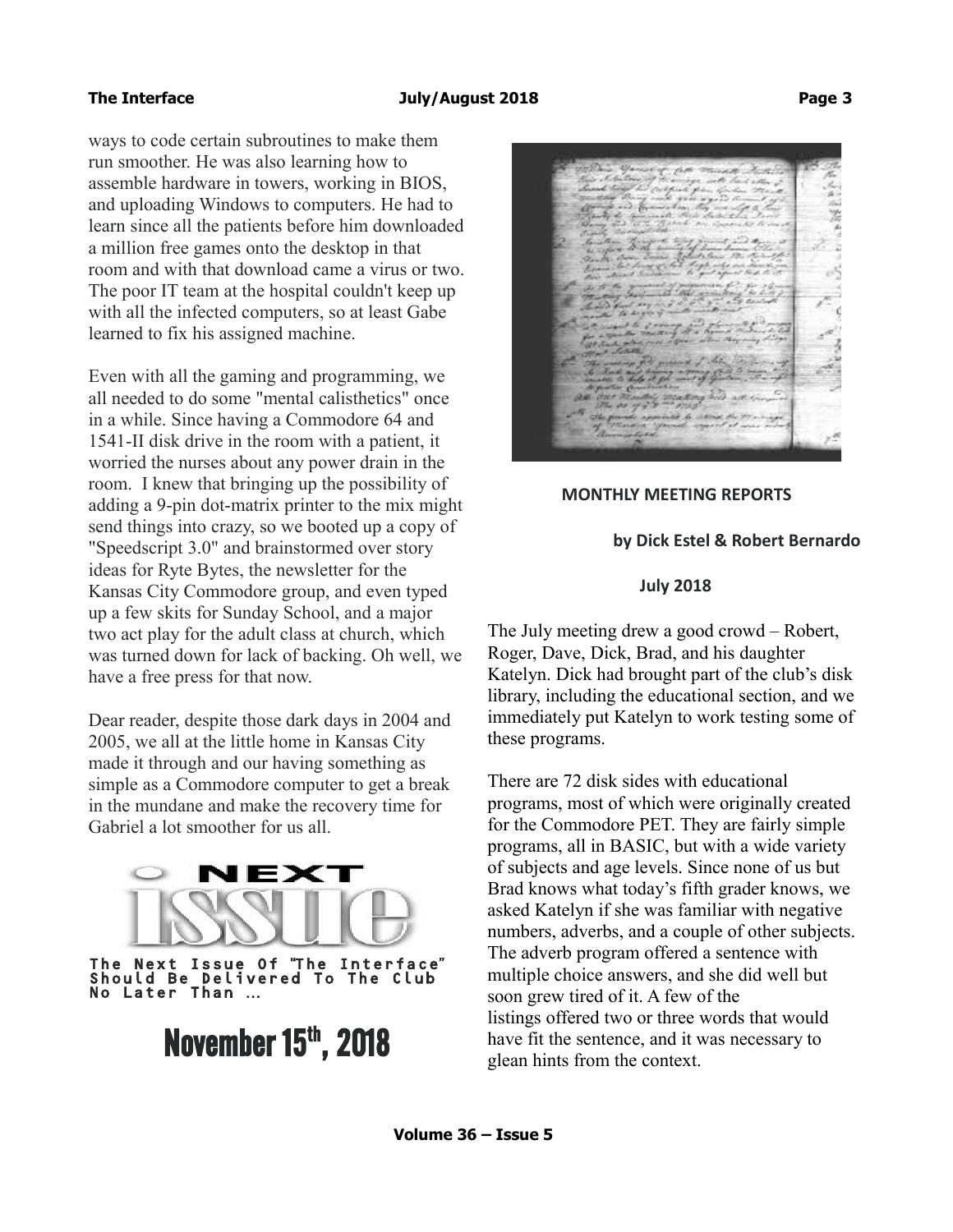After trying and abandoning a quiz on negative numbers (with complex sign sequences such as 50  $-5 + 5 - 6$ , she enjoyed the more basic math quizzes. Library disk copies are available to members at no cost at the meeting (blank disk required) and can be mailed for the cost of a disk and postage.

Robert handed out the two latest copies of the Interface, and we again were reminded of our debt to Lenard Roach for producing this publication from far off Kansas City.

Robert has ordered the newest Commodore computer, the Ultimate 64, and the first production run has begun, with delivery expected soon. This is a modern board with the usual Commodore connections plus HDMI and fits into a standard C64 case (not specified if it's the original brown, the later white, or both).

With CommVEx 2018 coming up August 11 and 12, Robert planned to film several demonstrations with Roger that evening at a local hotel (renamed Bernardo Studios for the evening).

We viewed part of a You Tube TV show with the "8-bit Guy," featuring an interview with Bill Herd and a look at the C16 and Plus-4, with analyses of the pros and cons of these now-obscure machines. The second half of the show will be viewed at the August meeting.

We then loaded up a German language CAD program, Giga-CAD, whose menus proved a bit challenging. Roger was familiar with this type of program and was able to load existing graphics from the disk and even draw a little. We learned the German words for "on" and "off" ("auf" and "aus"). The user should be able to rotate the drawing in any dimension, but we did not figure out how to do that. Roger may try this at home.

Another German language program, Amiga Demomaker, stymied us completely.

For the C64, we played a new version of Monopoly, which was touted to exactly follow the game rules, and Exploding Fish, which had no exploding fish! To satisfy Robert's flying needs, we also played with classic games, FlyerFox, Falcon Patrol, and Falcon Patrol II .

To finish off the meeting and in honor of World Cup football (soccer), we tried out the VIC-20 game, ASCII Striker, which was a simple-looking program in which you had to shoot goals. We then tried the VIC-20 game, Escape, which was supposed to be a top-down game of a spaceship flying through corridors. Robert likened it to be more of a tank game, because the sprites looked like tanks.

#### **August 2018**

The end of summer meant that less members were at the August meeting, the absent members probably enjoying the last days of their vacations. Only Robert and Roger were in attendance. However, the low attendance did not stop the two of them from carrying on with the meeting as usual.

After setting up the club's Commodore 128 system and Robert's Amiga 2000 system, they ordered food, and soon they were deep into discussion. Robert spoke at length about the Aug. 11-12 Commodore Vegas Expo – the pre-show happenings which included meeting/speaking to Las Vegas C= enthusiasts, setting up all the equipment, running the show on Saturday and then Sunday, finding support from the Southern California Commodore & Amiga Network members who attended, relating his impressions of the raffles and the gaming, and talking to the hotel for a 2019 show. Robert passed out a leftover CommVEx gift bag to Roger, and Roger was surprised at the variety of Commodore and Amiga items in it. Unrelated to CommVEx, Robert also gave a reminder of the upcoming October Amiwest Show in Sacramento.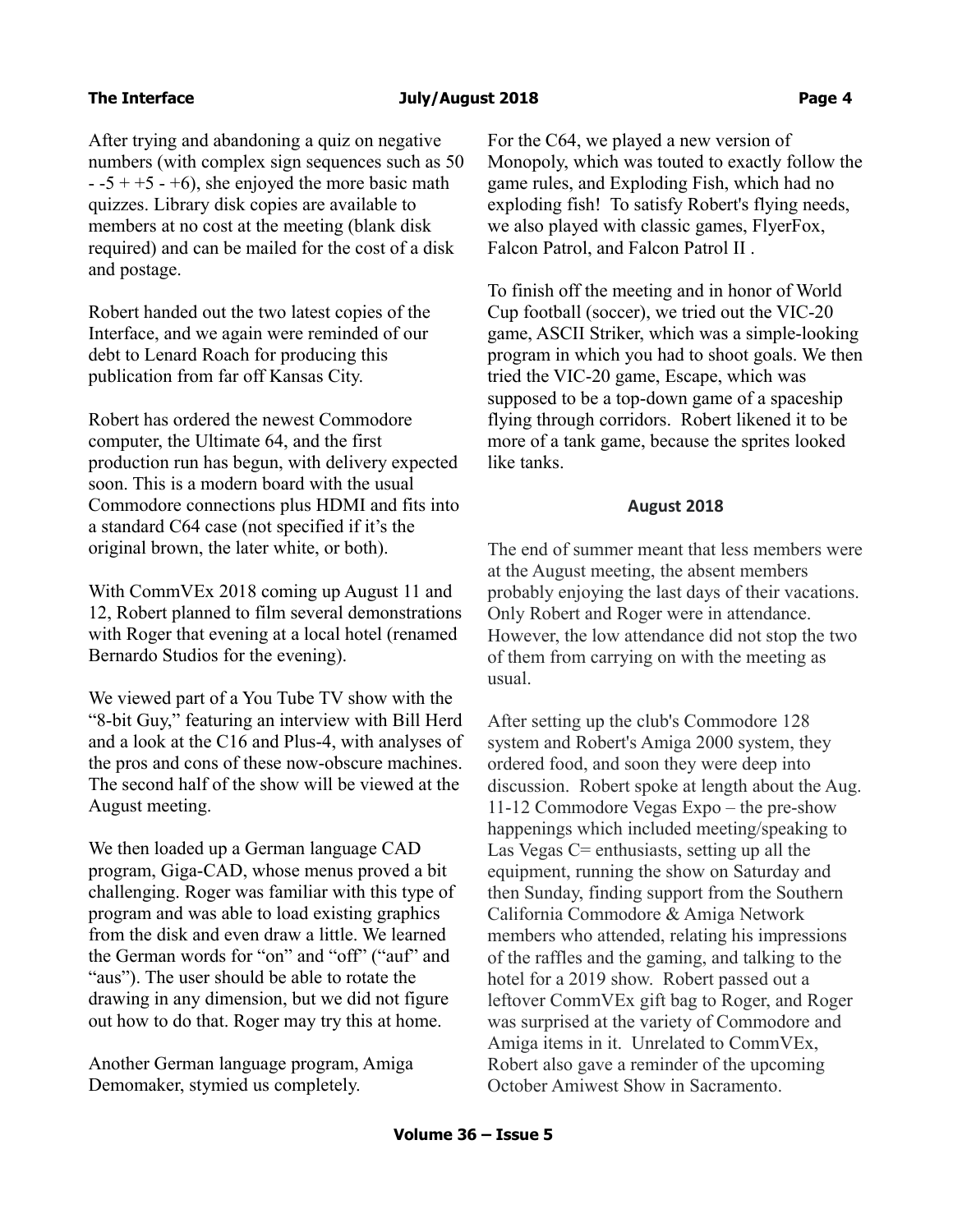For a few minutes, Robert and Roger looked at one of the videos presented at CommVEx – the video of Roger describing the use of certain C64 software with a C= wi-fi modem. Of course, Roger didn't want to see too much of it (because he had already presented the technique in front of the camera), but Robert wanted to prove that with good editing, the many mistakes during the actual filming could be erased. Also, though the video looked dark when seen through the camera viewfinder, it came out perfectly exposed when shown on a t.v. screen.

For the software part of the meeting, Robert had brought the SuperCPU 128 so that he could easily run the 3D Construction Kit game, A Chance in Hell. Unfortunately, the club C128 did not boot with the SCPU, only showing a black screen in 40-column C64 mode. Switching the SCPU from 20 MHz to 1 MHz did not solve the problem. Robert retrieved his C64C out of his car and set it up. Then he tried the SCPU with it. Again a black screen. Roger sprayed some DeOxit on the connecting edge of the SCPU, hoping that the chemical would clean the contacts. Some black oxide was wiped off, but that didn't cure the SCPU problem. Without the SCPU working, Robert didn't want to show the game running at the normal C64 speed of 1 MHz; it would have been unbearably slow.

Roger had brought the German C64 CAD program, GigaCAD, again, and though the SCPU would have helped make the program run more smoothly, Roger felt that even at 1 MHz he could show off what he had learned in the one month since he had been using the program. Then he went into an intense explanation of how the program worked, how to design objects, and how to render them in 3-D. Robert was very impressed, so much so that the rest of the meeting was devoted to GigaCAD, and the Amiga 2000 was ignored.



# **GEOS: The Graphical Environment Operating System**

 **Part 2**

 **by guest contributor Kroc Camen**

 **(Continued from the last Interface newsletter)**

# **4. Configuring GEOS 4.1 Hardware**

GEOS must be told which drives you have connected. Double-click on the 'CONFIGURE 2.0' icon on the deskTop and you are presented with a simple screen with options for the different types of drives.

Here, two disk drives are attached and a 512 KB RAM expansion. The 'shadowed' option appears so that you can use the RAM expansion to facilitate disk copying and speed up GEOS. (Not that this is a problem in an emulator, but the disk drive could be very slow at times). It is a known problem that a hardware bug ended up in the read speed of the disk drive being much slower than it should be. Programmers relied on 'fast-loaders', essentially decompression software loaded into the disk drive's RAM & CPU, to speed things up again.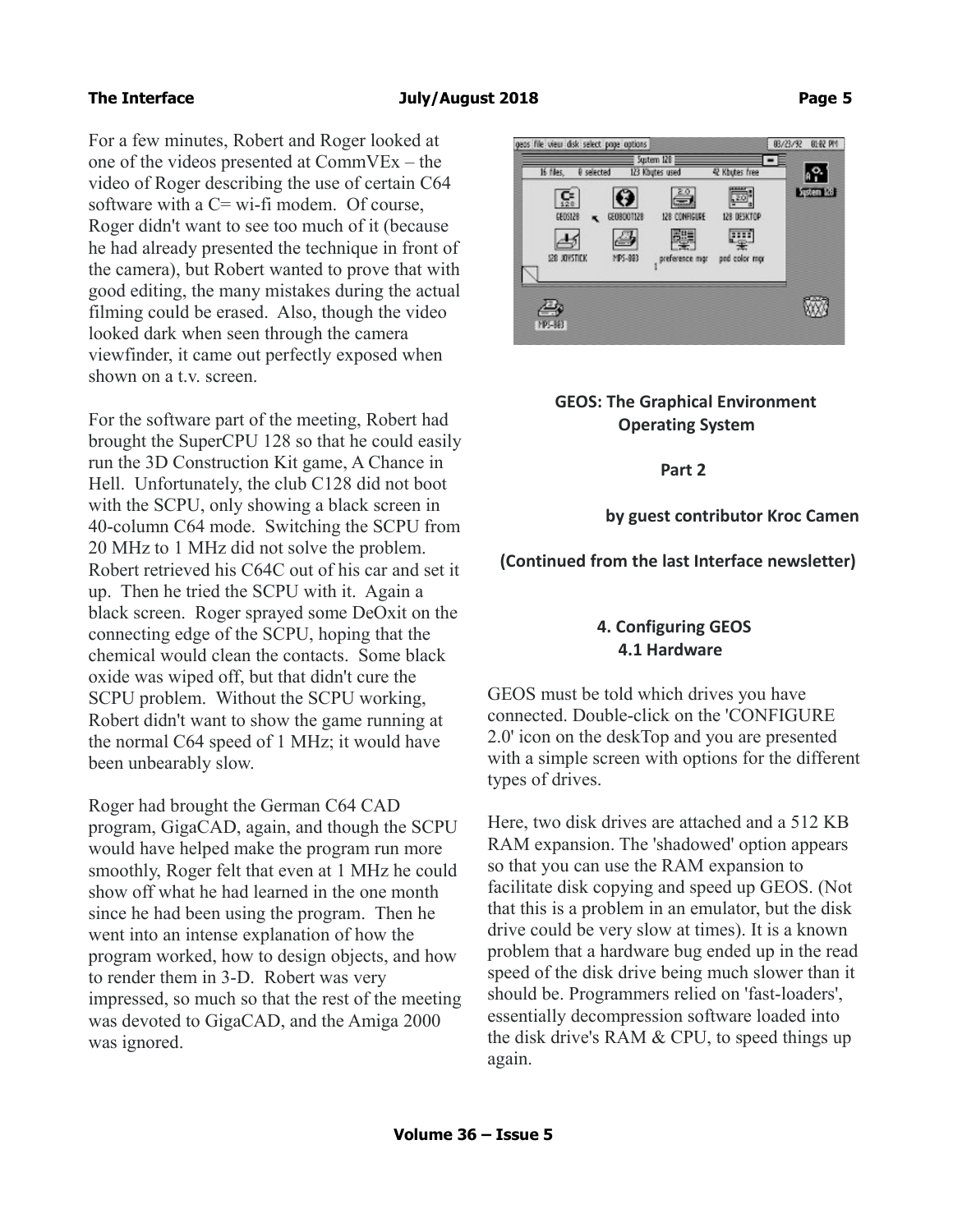# The Interface **Contract Contract 2018 Page 6 Page 6 Page 6**

# **4.2 UI Customisation**

The application 'preference mgr' on the first page of the GEOS boot disk allows you to customise some basic UI Settings.

The sliders allow you set mouse acceleration and speed. If you were not the proud owner of a mouse for your C64 (hands up those who had a mouse for their PSX?) you were stuck using a joystick to navigate the UI.

The C64 has no built in battery and is unable to maintain the time between power resets. On a normal C64 you would have to (if you could be bothered) set the time every boot by selecting the 'Options' command menu and selecting 'set clock'. The emulator I am using (Power64) has excellent GEOS support and sets the clock for me. If you purchase a FD-2000 floppy disk drive or RAMLink cart from CMD, you could also add an optional extra to the configuration - a real time clock chip, allowing GEOS to keep accurate time.

Interestingly, GEOS lets you edit the mouse pointer directly in a fashion very similar to how you could change the desktop pattern on the original Mac.

The small squares next to 'Border', 'B.Ground', 'F.Ground' and 'Mouse' can be clicked to cycle the colours (out of the 16 available) for that element.

If this is supposed to be a monochrome UI, how is it doing the colour here? As stated before, the mouse (and those sliders) are hardware sprites, composited over the monochrome bitmap data, but the C64 has more tricks up its sleeve.

Though the bitmap data in memory is monochrome, the C64 could set the background and foreground colours to draw the bitmap with. Here as the light grey and dark grey combo of GEOS.

In addition to this a 1 KB section of upper memory representing a 40x25 character gird let the computer assign changes to the chosen monochrome colours in each 8x8 pixel character.

The Preferences Manager 'Window' effectively aligns perfectly within the 40x25 grid of characters, so that the colours underneath could be changed using the colour map. The one byte that represents the colour under one of the 8x8 pixel characters is divided into two nybbles of 4 bits. Each of these nybbles can store a number from 0-15, representing the 16 available colours, and thus the Foreground and Background colours to use for the graphics in that character square.

# **5. Productivity 5.1 geoWrite**

Probably the most important application of an OS is the Word Processor (and now, arguably the web browser). Long before GNOME & KDE was G-Naming everything with odd letters, GEOS was naming their productivity apps with geo-Something.

geoWrite takes up a dangerously large 35 KB. You are also provided with 7 fonts of decent variety, but Berkeley Softworks also made available an add-on font disk with 53 extra fonts. When you start the app you are presented with a simple dialog. You can also double click on geoWrite documents in the disk note pad and geoWrite will automatically load them.

The geoWrite interface is extremely simple. There are no scrollbars, you simply jam your mouse against the top or bottom of the screen and the page scrolls.

At the end of the menu strip is a page with a black rectangle representing the current visible portion of the page on the screen. By clicking the rectangle you can move it to another part of the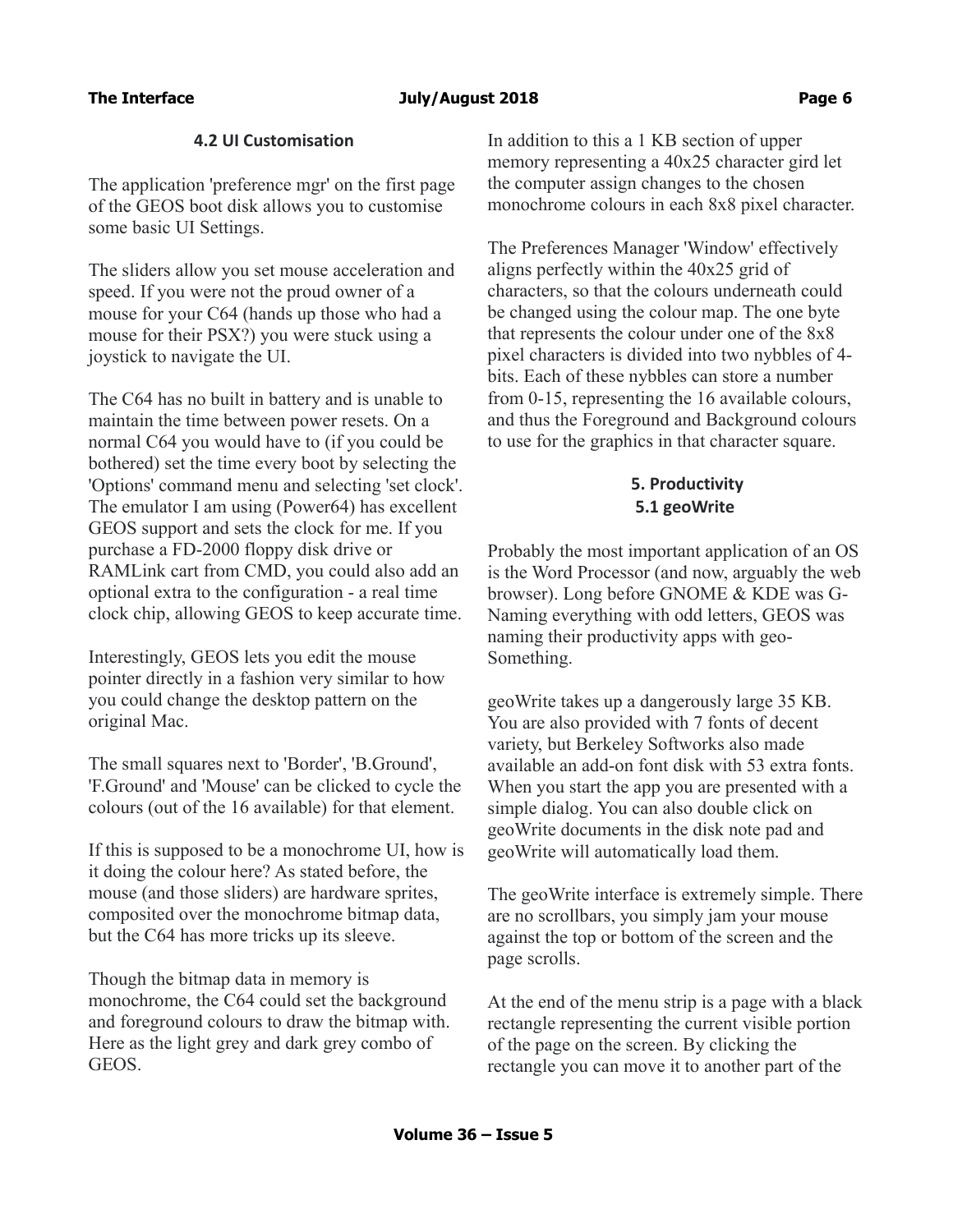small page and the view in the main window will jump to the relevant location.

1 MHz is barely enough to redraw an entire screen in under a second, so scrolling is naturally, very slow. Scrolling up the page is far slower than scrolling down. However selecting text is very responsive.

Once some text is selected you can either click the small squares below the ruler to set justification or line spacing, or explore the menus.

Not all the fonts come in any size. Each font has a select list of sizes depending on the font and some have only one size. Whilst this may seem a problem it is really down to the very pixellated and low resolution screen. All the fonts are very carefully designed for maximum readability on the screen and on a printed page. If any size were allowed, the pixels would mash together at certain sizes making most letters illegible.

Considering the low resolution of the screen, the provided fonts are of superb quality, providing a perfect mix of serif and non-serif fonts with lots of variations on letter widths, curve styles and clarity. For a word processor, this is probably the best set of provided fonts given the hardware, for any word processor. There are enough sans-serif professional fonts that look great at all sizes, as well as a couple of fun fonts for those wanting to experiment. A great lot of care has gone into providing for both the business user who wishes to impress their clients with professional typesetting and the home user who wants to make a fun-looking flyer.

The style menu lets you select between Plain Text, Bold, Italic, Outline, Underline, Superscript and Subscript styles. The interesting Outline option even works on the most complex of fonts. This feature is not seen in any version of Microsoft Word, or any word processor that I'm aware of, outside of the classic Mac and GEOS.

(Likely because the transition from Bitmap fonts to True Type and Postscript fonts)

#### **5.2 A Cautionary Tale**

GEOS, like other alternative OSes, is dependent on certain hardware. GEOS might not compare with BeOS, RISC OS, or even Amiga OS for features and power, but it is easy to run today on any PC/Mac, and free.

There are also great disadvantages to this as well. Running GEOS on a TFT doesn't compare to running it on a TV or old monitor. The chroma blurring on the C64's rather weak RF unit caused the dithered background to look like yellow and white bands going down the screen.

This very problem was used to an advantage in some advanced C64 games, where certain colours could be dithered to create seemingly new colours. Nearly 52 colours could be faked using this method. This of course is not actually ideal in an OS where clarity is what's needed, but it does help to explain the dreary greyness of GEOS, which would look significantly different and softer on a TV.

"Nothing compares to the real deal" is an important adage in any review of an alternative OS. Whilst those that have not used GEOS first hand, or extensively played the C64 will look at GEOS's monochrome, low resolution graphics and laugh at how it doesn't even compare to Windows 3.1; I personally see wonderment in how a 1 MHz computer with such little RAM can do so much.

After all, most games on the C64 could not afford to use the bit-mapped graphics mode as it was too slow. Thus the great variety and flexibility of geoWrite's display is completely unseen outside of the most hardcore demo-scene disks.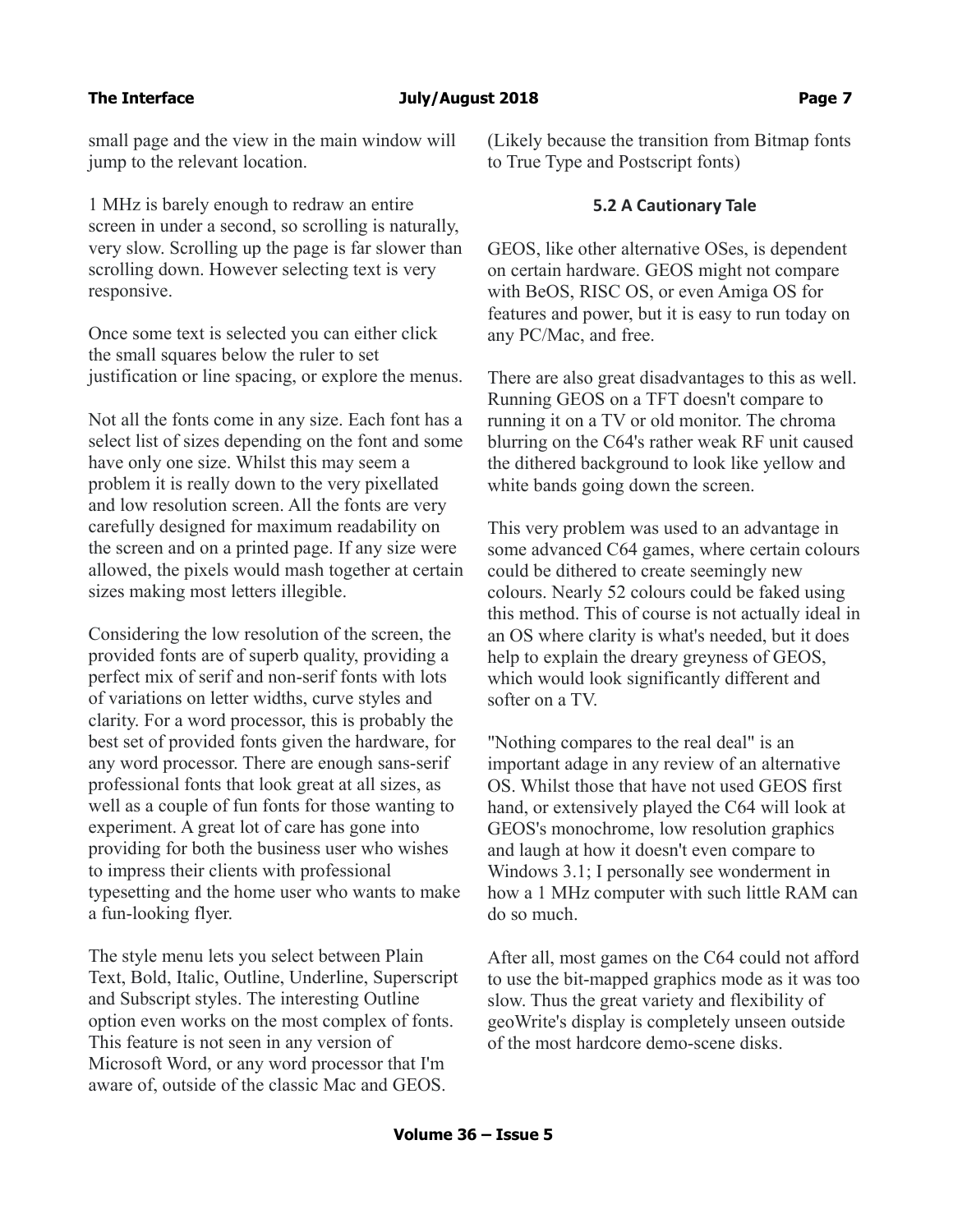Putting a disk in to a real C64 and hearing that loud clunking and whirring as 250 bytes per second come down the serial bus is not the same as a little blinking light showing disk activity in an emulator.

### **5.3 The Real Deal**

Therefore, I have hooked up my Commodore 64 and booted the real GEOS.

I could continue to detail every function of every app in the OS but I don't think that will add anything more useful. GEOS is an impressive technical feat, and at least a 'good-enough' OS considering the hardware and the price. GEOS couldn't compare to the original Mac OS because of such vast differences in power. (The original Mac was 32-bit and with 128KB of RAM)

### **5.4 Other Apps**

A Word Processor and Paint app an OS do not make. GEOS is very fully featured; it would take far too long to go into great detail over GEOS's other apps. But what I will do is list them with a basic overview and you can either try them on an emulator, or imagine for yourselves!

geoCalc was the Excel (or rather VisiCalc) of GEOS. The view can be split into two so you can edit two parts of the spreadsheet at the same time as well as supporting a host of functions for calculating data. Due to RAM limitations graphing was handled by a separate program that you could paste your spreadsheet data into.

geoChart can show that data in impressive charts that can really make that data speak. With textmode fully out of the window, the data labels always lined up neatly and there were many ways you could present your sales figures.

geoFile - A Very 'MS Access' like database application with the ability to design input forms and also mail merge to geoWrite.

geoPublish is the largest GEOS application I've seen. A serious desktop publishing program supporting master pages, text orientation, patterns, shapes, guides and rulers and all the basics. A busy page is very heavy on the little computer so two disk drives and a RAM upgrade is a bear minimum to do any serious work. geoPublish is still being used by the most die-hard GEOS users.

### **6. Modernizing GEOS**

If there's one thing a Commodore 64 can't do, it's nothing.

Thanks to the rather hardcore followers of the C64, various tasks have been performed on a C64 thought impossible, including real time 3D graphics, viewing JPGs, hosting websites and of course -viewing them.

At the same time, supporters of GEOS have improved upon GEOS creating new derivative operating systems. 'Wheels' is one such example of this. Wheels is an add-on for GEOS 2.0 that adds multi-tasking, support for more hardware (including hard disks and RAM expansions up to 16 MB) and new UI with multiple movable, resizable windows whilst keeping backwards compatibility with GEOS apps.

Wheels requires at least 128 KB RAM expansion and ideally a 20 MHz upgrade with as much disk space as you can throw at it. Even browsing the Internet is not outside the limits of Wheels, 'The Wave' is a browser with hefty requirements but nevertheless shows that it can be done.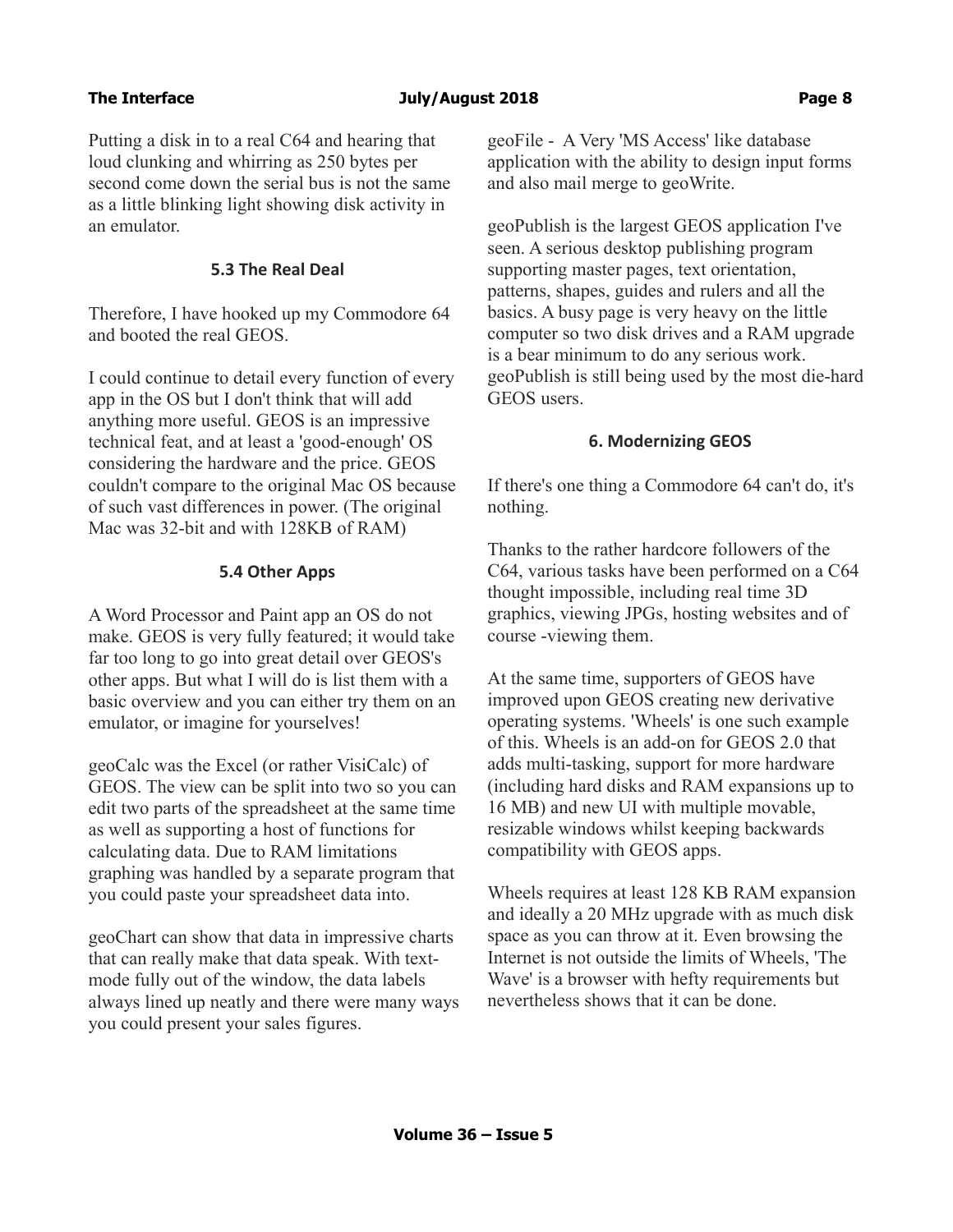# **7. Where Did GEOS Go?**

For an operating system second only to Mac OS, and surpassing Windows, where did it go? How can it be so forgotten now?

GEOS on the Commodore platform faded out for a number of reasons:

# **The IBM Standard**

The PC platform had a larger capacity for upgrades and peripherals. The Commodore was already largely dated hardware by the time the 90s rolled in. With the growing complexity and power of applications, new hardware was needed - and the PC as a more modular system could grow with new

innovations. However, the Commodore 64 / 128 were stuck in time, much like a games console, something that the C64 had become in the end.

### **Commodore's bad management**

Commodore Business Machines had begun to lose its edge after the heady success of the Commodore 64. After several bad decisions, the company collapsed and filed for bankruptcy in 1994.

# – **An OS dependent on the hardware**

When GEOS was first created it was meant to be an embedded system (the Sky Tray). It was hand coded to utilise the processor to its maximum. You could not just write it in a high level language and compile for the hardware, it would take up too much RAM and would be slow.

The 6502 processor was simple enough that a programmer could hand type the assembly code far better than any machine could. whilst this made the Commodore 64, and the 6502 in it, sing - it also meant that moving to a new processor architecture basically meant a total rewrite. This

ruled out the Commodore 64 / 128's successor the Amiga, which used a different processor architecture.

GEOS was not entirely out of the game though; the 6502 processor was being used in several other products at the time, and additional ports of GEOS were made. Most notably, on Apple's popular home computer the Apple II in 1988.

### **7.1 Geoworks**

At the start of the 90s, Berkeley Softworks became Geoworks, and with the new name - a whole new strategy and a new OS.

Geoworks moved into Microsoft territory by creating a PC based OS to compete with Windows. However, in GEOS fashion, 'Geoworks Ensemble' (known internally as PC/GEOS) was leaner, meaner and faster than Windows 3.0 on the same hardware. Geoworks Ensemble would run nicely on a 386 or 486 PC that would not normally be powerful enough to run Windows 95.

Bill Gates called Brian Dougherty to discuss buying Geoworks and moving the developers to Seattle to incorporate some of the innovations in PC/GEOS into Windows. PC/GEOS had the Start Menu concept a full 2 years before Microsoft. The developers were not interested in moving, and the lead VC advised against it.

"He [Bill Gates] was actually very charming. Ballmer was the hammer. I met with Bill and several of the engineers on the Windows development team first, it turns out that several of those engineers were in another small Berkeley company with Nathan Myhrvold that Microsoft had acquired earlier. They were complimentary of what we had done and talked about joining forces to work on the next version of Windows. I should have listened to them, especially considering how MS stock appreciated from 1989 on.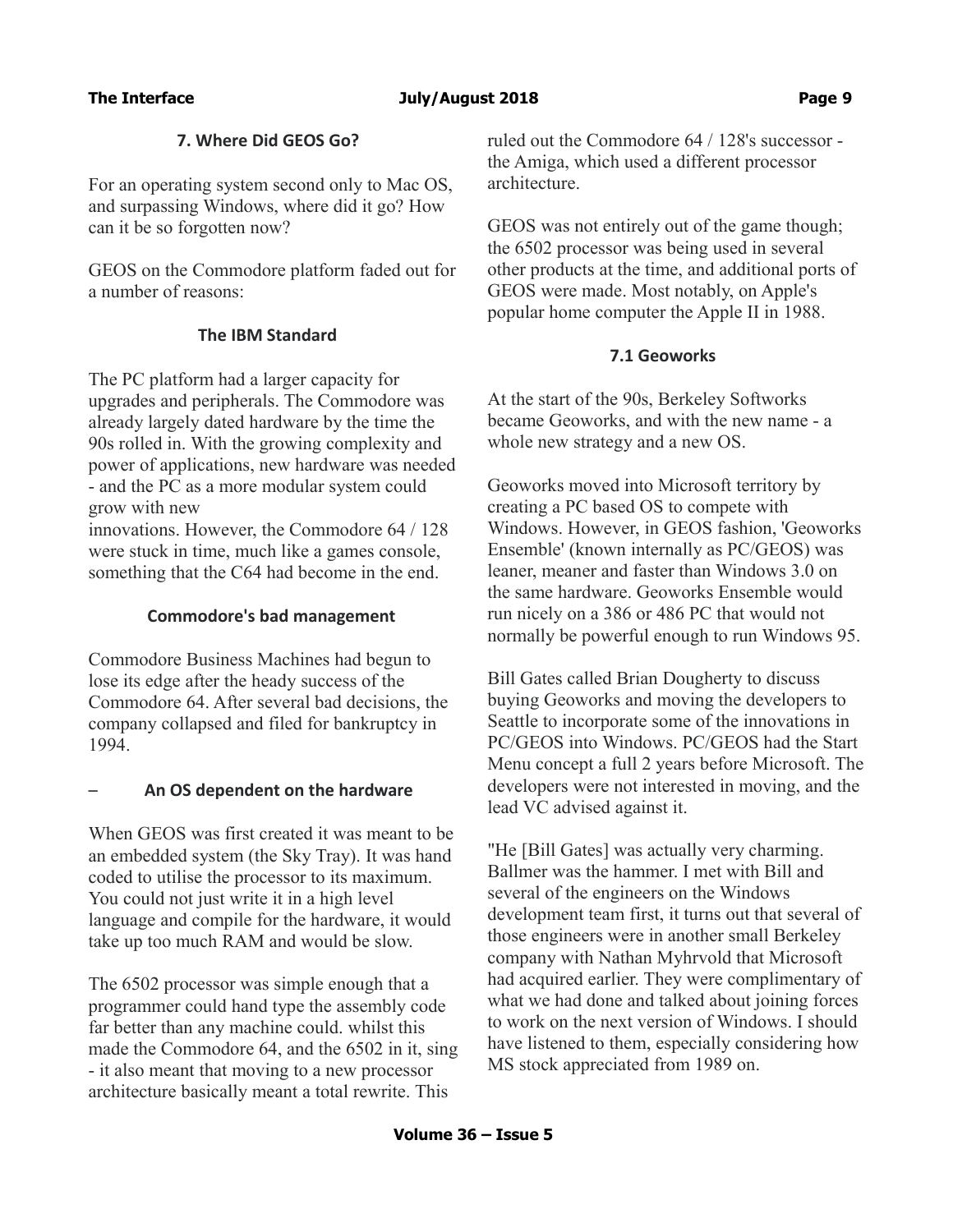Ballmer was the bad cop, he came in and said, "Look if you don't sell or license to us, we really have to crush you, we can't afford to have a competing PC operating system". I don't think he was trying to be mean or intimidating; it was just matter of fact.

As I look back on it, if I were in his or Gates shoes I would have had the same attitude. The PC OS standard was a winner-take-all sweepstakes with billions of dollars hanging in the balance, the world doesn't really want to have to write software for multiple OSes.

A lot of people vanquished by Microsoft cry about their unfair business practices, I look at it differently; they were there first and fought tooth and nail to defend their business. I'd have done the same in their place."

PC/GEOS was a full pre-emptive multi-tasking, multi-threaded OS (yes, in 1990!). It had a postscript-like imaging model, complete with outline font technology and separate rotation, translation & scaling matrices for both the application and the UI. (a leaf from Mac OS X's book; 10 years before)

Brian Dougherty describes PC/GEOS's UI:

"The object oriented flexible user interface technology in [PC] GEOS is to this day the most sophisticated UI technology ever built into an OS. The team at Sun that developed Java studied it and stole some of the concepts but in my opinion did not achieve the same level of sophistication. Applications in PC GEOS contained a generic tree of objects describing the user interface features the app required with the ability to provide hints for how to realize those elements. The operating system then had a specific user interface library that would map those generic UI objects to specific UI elements like menus or dialog boxes.

The same binary of an application could be made to run under an entirely different look and feel. For example, at one point we wrote a Mac UI that turned a PC running GEOS into a machine that was almost indistinguishable from a Mac. You could go to preferences and select either the Mac UI or the Motif UI (Windows-like) and the system would restart and all of the applications would come up under the look and feel you selected. You almost have to see this live to believe how cool it was.

We actually got into extensive discussions with Apple about developing a low cost notebook that would run GEOS with the Mac UI. It got killed by the hardware group doing Mac notebooks, but it went all the way to a board meeting we attended with Scully et al before it died."

The original GEOS still continued its life through licensing the OS to mobile phone and PDA manufacturers, appearing on early PDA devices like the Nokia Communicator 9000 & 9110. This provided users with the power of the GEOS user interface (and geoCalc) on the emerging hardware.

Whilst Geoworks Ensemble is a newer OS than GEOS, I am reviewing the original Commodore 64 version because I have much more experience with it, and I feel that the first version is an important factor in explaining where GEOS went later on in life. For this reason, I won't be going into any detail about how Geoworks Ensemble functions in this article. I leave below a couple of links where you can find some more information about this system:

This company took over development of PC/GEOS, naming it 'NewDeal Office' in 1996 to compete in the education space with Microsoft. NewDeal Office required far less hardware resources than Windows 95, suiting older equipment perfectly. The last version was NewDeal Office 2000 before New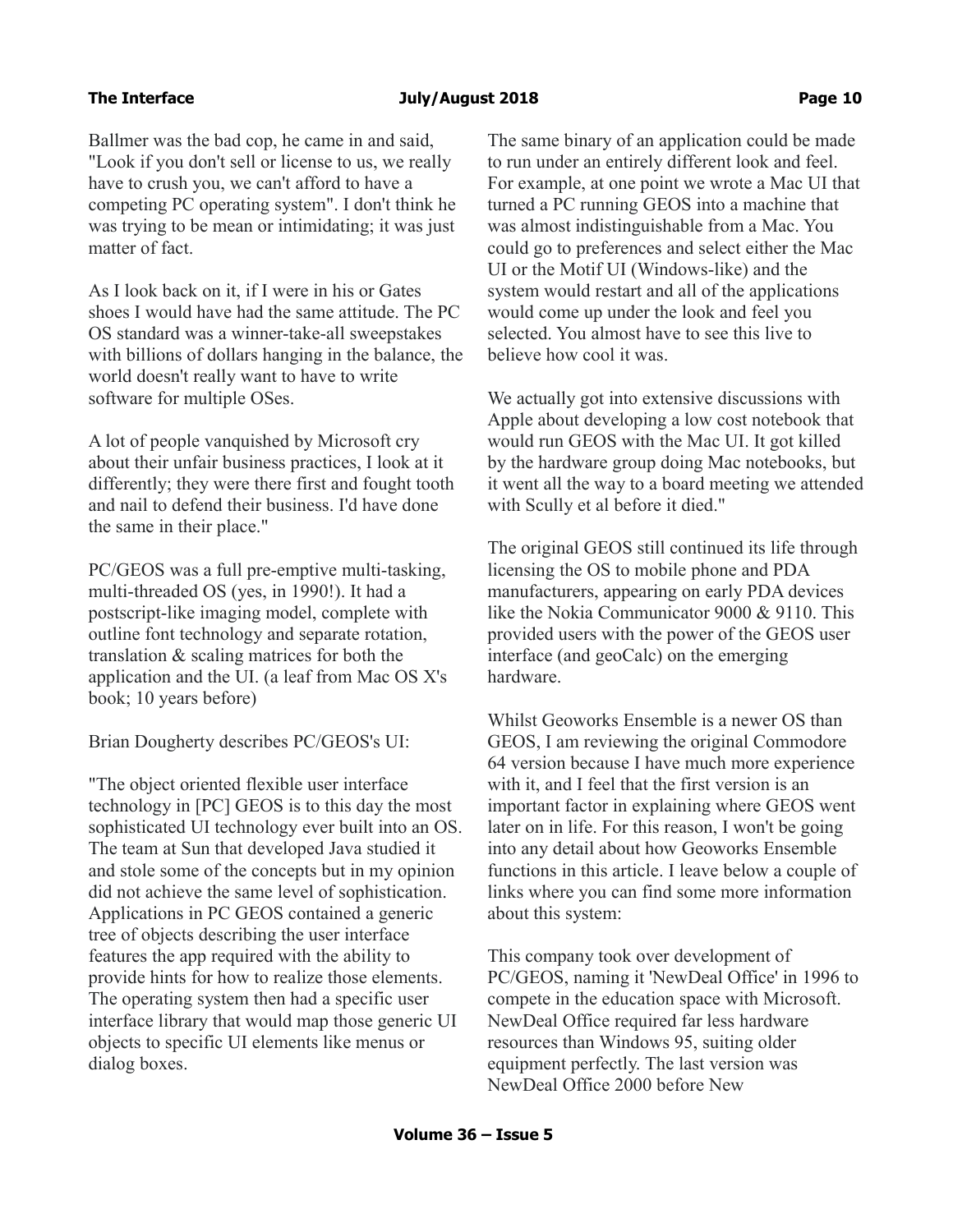Deal Inc. went under and PC/GEOS passed hands once more.

# **7.3 Breadbox Ensemble**

PC/GEOS returned again in 2002, after Breadbox Computer Company LLC took up the OS, finally licensing all the rights to GEOS in 2003.

Geoworks were eventually beaten out of the market, disappearing from the map around 2004.

#### **7.4 Airset**

Geoworks was not the end of the line; in 2003 Airena was formed to produce products for managing information with mobile phones. With some of the GEOS programmers onboard their first product 'Airset' is a web/java application that lets you manage bookmarks, to do lists, calendars & contacts between a PC and Mobile phone.

# **8. The OS that could have been**

Anybody can wax lyrical about 'what could have been', at the end of the day GEOS, both Commodore and PC versions, were genuine technical masterpieces in their own right involving great skill. They stood true to being an affordable OS, that got the most power out of the least hardware. GEOS might not be an Open Source system but just because it's commercial, that does not negate the clear love for engineering that went into it.

Sure GEOS is all but forgotten now, but that doesn't mean it didn't contribute to what helped shape computer usage in the 80s and 90s. Considering that even an OS as popular as GEOS was can fade away, then there is no accuracy or inaccuracy in waxing lyrical that even Microsoft could be entirely forgotten one day in the far future. These things happen.

I love Commodore/GEOS because it represents something that no longer exists in the computer industry anymore. The Commodore 64's hardware is (programatically) beautifully designed. It is possible for one person to know the entirety of the machine, every function, every chip, every quirk. This gave the individual the power to create almost without limits, as shown by the continual modern day upgrades of the C64 and the popular demo and music scene. Today's hardware is just too complex to fully understand the whole system. Only a small percentage of the PC's actual power is ever used because of a rapidly moving platform that solves problems by throwing more hardware in.

# Now it's your choice

Alternative operating systems exist because people continue to see value in their choice of what makes a better interface. Because Windows is so prevalent, and frankly 'good enough' but not great as a whole, this only livens the world of alternative operating systems. Pretty much all alternative OSes do something different or better than Windows, something that gives them value and worth to their users.

Be it the Amiga workbench, BeOS tracker, SkyOS's viewer or GEOS's low requirements and killer apps of the day; this review has been written to only provide insight into one more 'alternative' system and not proclaim any religious software / UI / Kernal beliefs. I hope that this article has been interesting, insightful and entertaining and I thank you for reading it. I only hope that you've been able to enjoy it from the comfort of your own chosen operating system ;)

#### **Special Thanks**

I would like to thank the following individuals and groups for their input on this article: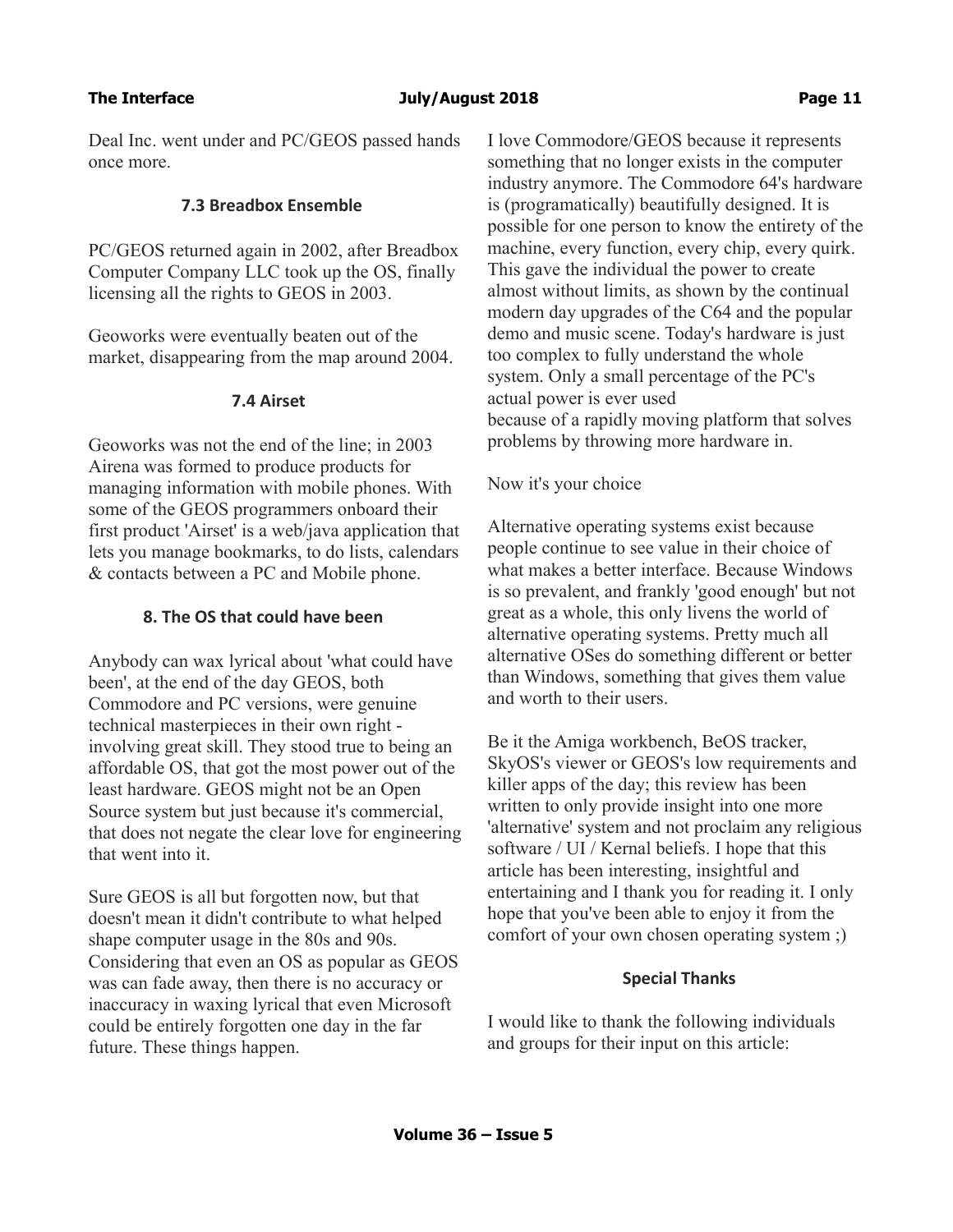Brian Dougherty - founder, Berkeley Softworks / Geoworks, for producing GEOS, reading this article & responding to my e-mails

Roland Lieger, creator of the Power64 emulator on the Mac platform, which was used to record the screenshots in this article

Google Video, for their hosting

Maurice Randall & Click Here Software Co. /

CMD, for making GEOS available for free

# **A. Cited Sources and References:**

**Websites** 

a.http://www.bizjournals.com/entrepreneur/2005/ 06/23/1.html?page=1 Biz Journal's Article/Interview about Brian Dougherty (article incorrectly states, for simplicity, that Berkeley Softworks was called 'Geoworks Corp.' at formation. The Geoworks name was not adopted until the 90s) b.http://www.guidebookgallery.org/ads/magazines /windows/win10-powerwindows-8 Advert for Microsoft Windows 1.0 in 1986 c.http://oldcomputers.net/macintosh.html A brief history of the Macintosh d.http://en.wikipedia.org/wiki/GEOS\_%288 bit operating system%29 The Wikipedia Article on GEOS (could do with some love) e.http://www.islandnet.com/~kpolsson/c64hist/ind ex.htm Chronology of the Commodore 64 f.http://en.wikipedia.org/wiki/Commodore\_1541 The Wikipedia Article on the Commodore 1541  $5 \cdot \bullet$ " Floppy Disk Drive g.http://www.binarydinosaurs.co.uk/Museum/Co mmodore/c64/c64notes.php Jim Brain discusses the hardware bug that resulted in the very slow disk

access times of the C64 h.http://en.wikipedia.org/wiki/Commodore\_Busin ess\_Machines The Wikipedia entry on Commodore Business Machines i.http://www.guidebookgallery.org/timelines/geos GUIdebook Gallery's GEOS timeline j.http://en.wikipedia.org/wiki/GEOS\_%2816 bit operating system%29 The Wikipedia article on Geoworks Ensemble, New Deal Inc. and Breadbox k.http://web.archive.org/web/\*[/http://www.geowo](http://www.geoworks.com/) [rks.com](http://www.geoworks.com/) The geoworks website 1996 - 2004 (from the Wayback Machine at archive.org) l.http://www.breadbox.com/newsdetail.asp?id=40 News from Breadbox LLC of the licensing of GEOS

# **External Sources**

x.Commodore 64 Programmer's Reference Guide Howard W. Sams & Co., Inc. ISBN: 0-672- 22056-3 y.Personal contact with Brian Dougherty via e-

mail

z.15 Years programming and usage experience on the Commodore 64

# **ii.About The Author**

Kroc Camen started programming at the age of 7 on a Commodore 64 home computer. The first thing he typed into a computer was "Hello". It responded cheerfully with "Syntax Error". Ever since then he has been searching for emotion in computers in a variety of operating systems spanning a brief 15 years. From the OS you are about to see today, to all the versions of Windows, RISC OS, Amiga OS and recently Mac OS X. Yet one thing hasn't changed despite the difference in computing power over these years.

Computers still have "Syntax Error"s. Is human emotion garbage – if garbage in, equals garbage